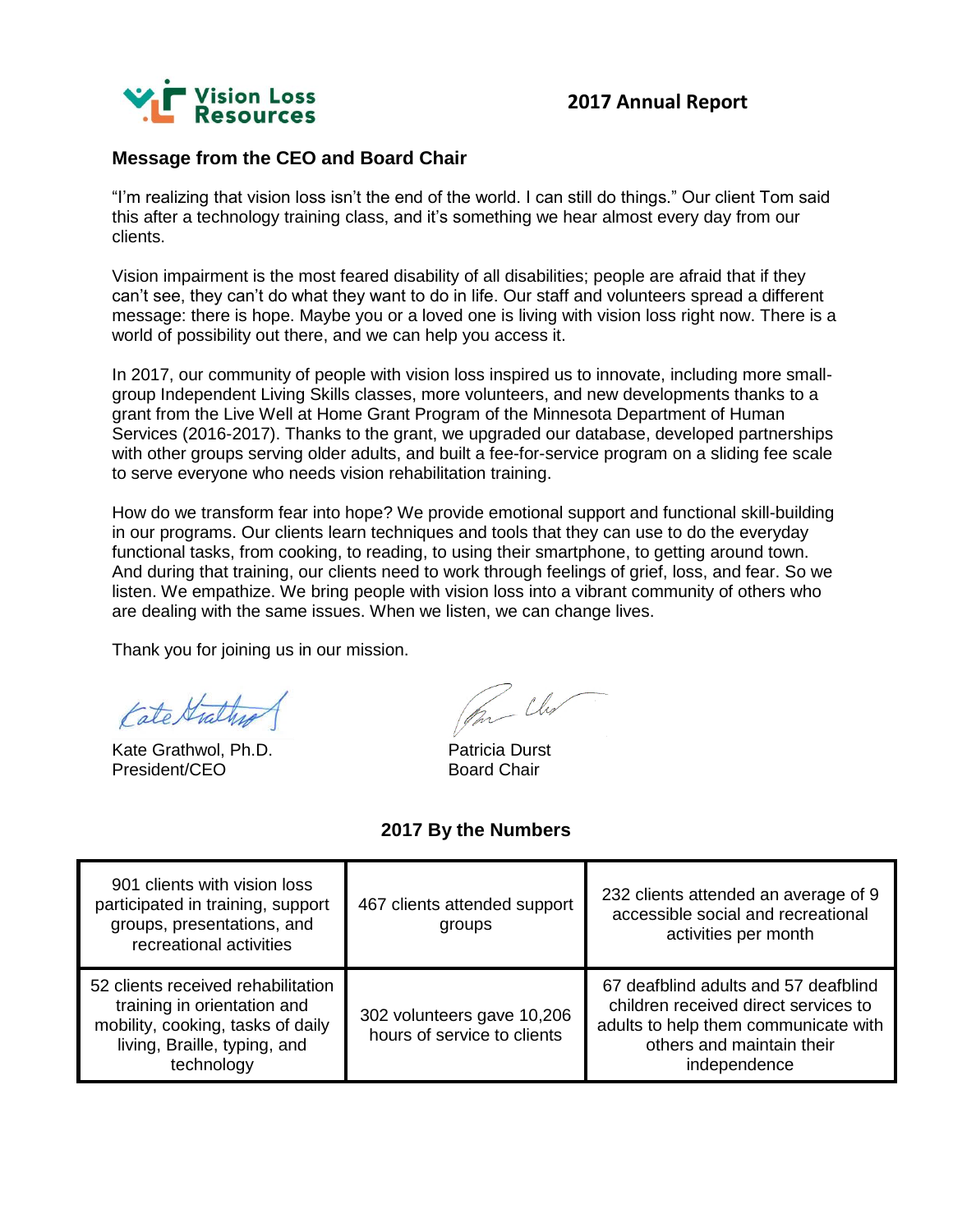

**The mission of Vision Loss Resources is to create a community of services, skills and support for people with vision loss.**

We serve people with vision loss. Services are provided throughout the Minneapolis/St. Paul metro area.

#### **COMMUNITY SERVICES**

**Training and supporting adults with vision loss, primarily seniors** Total program service expenses: \$622,718

**REHABILITATION CENTER Individualized training for workforce-aged adults** Total program service expenses: \$641,874

## **DEAFBLIND SERVICES MINNESOTA, LLC**

**Service and support for people with combined vision and hearing loss** Total program service expenses: \$1,050,162

#### **CONTRACT PRODUCTION SERVICES**

**Social enterprise investing 100 percent of its profits into Vision Loss Resources Providing packaging and light manufacturing with quick turnaround to local and regional customers**

Total expenses: \$11,931,613

#### **Live Well at Home Grant Program**

**A Grant from the Minnesota Department of Human Services, 2016-2017** Technology upgrades

• We improved our database in order to track our clients' needs and analyze how we could strengthen our services. We also moved the database to cloud-based storage so that our specialists can make the most of their time with clients by quickly accessing information and entering data.

Program sustainability

- Developed revenue to sustain program private pay and sliding fee scale services to provide one-to-one direct community support and vision rehabilitation services.
- Provided vision rehabilitation training to more older adults with vision loss by offering additional Independent Living Skills courses.
- Our specialists were certified in vision rehabilitation instruction. **Outreach**
- We met and made connections with professionals in related fields by attending and presenting at events such as the Minnesota Age & Disabilities Odyssey Conference, St. Paul Senior Workers Fall Aging Conference, and the American Society on Aging's Aging in America Conference.
- We held trainings to spread our expertise and insight to other professionals who work with aging adults, such as the Faith Community Nurse Network, DARTS, and the Metropolitan Area Agency on Aging.
- We contacted senior housing activity directors as well as ophthalmologists and optometrists, to inform them of services that we could provide to their residents or patients.